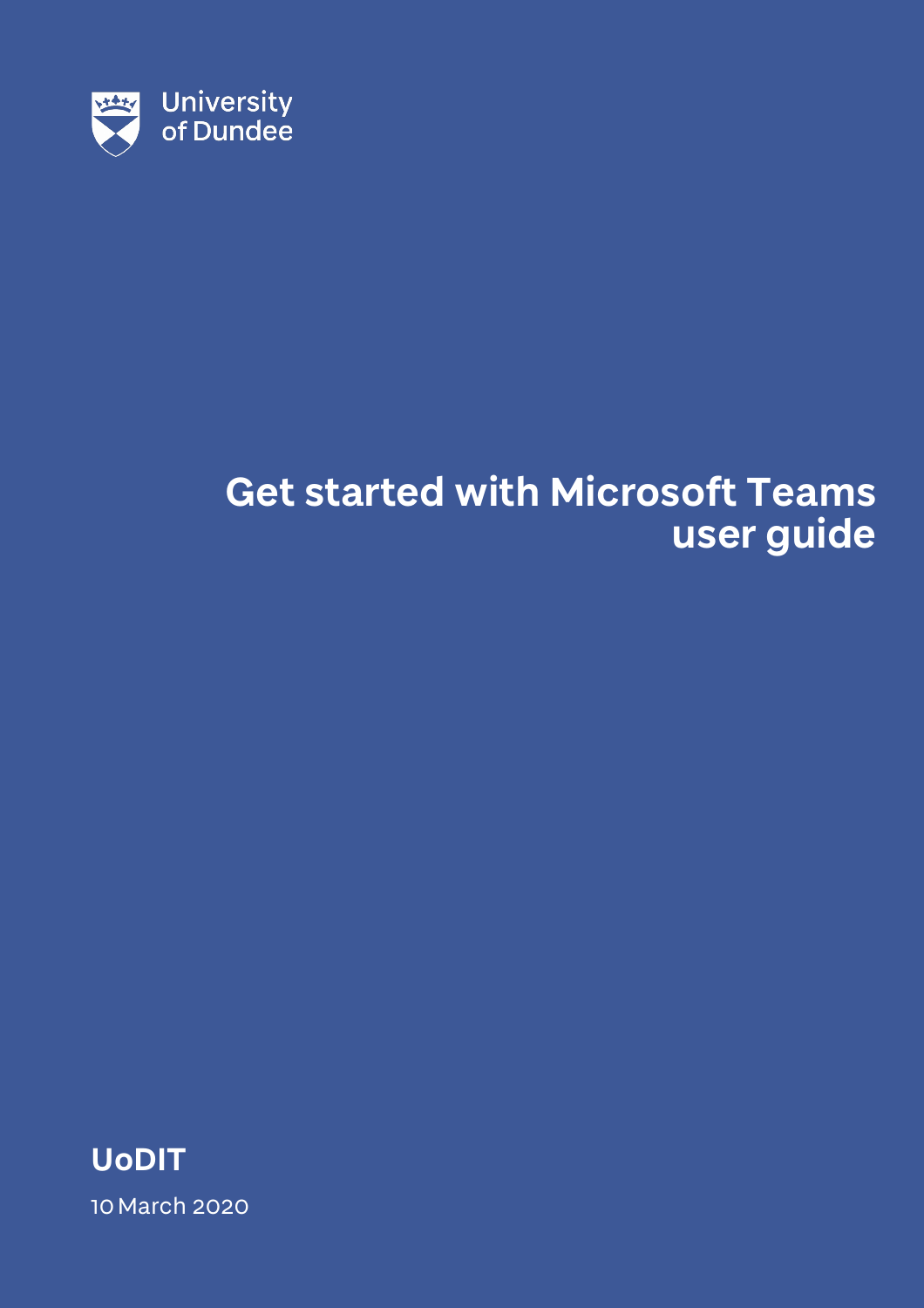# **Get started with Teams guide**

#### **Overview**

This document describes how to find and use the Microsoft Teams app from your web browser, and how to set up Microsoft Teams the first time you log in.

#### **Requirements**

University email account Internet Explorer 11, Microsoft Edge, the latest version of Chrome, Firefox, or Safari.

#### **Contents**

- Find Microsoft Teams in Office 365 Outlook webmail.
- Using Microsoft Teams
- Download Microsoft Teams on your Desktop or Mobile Device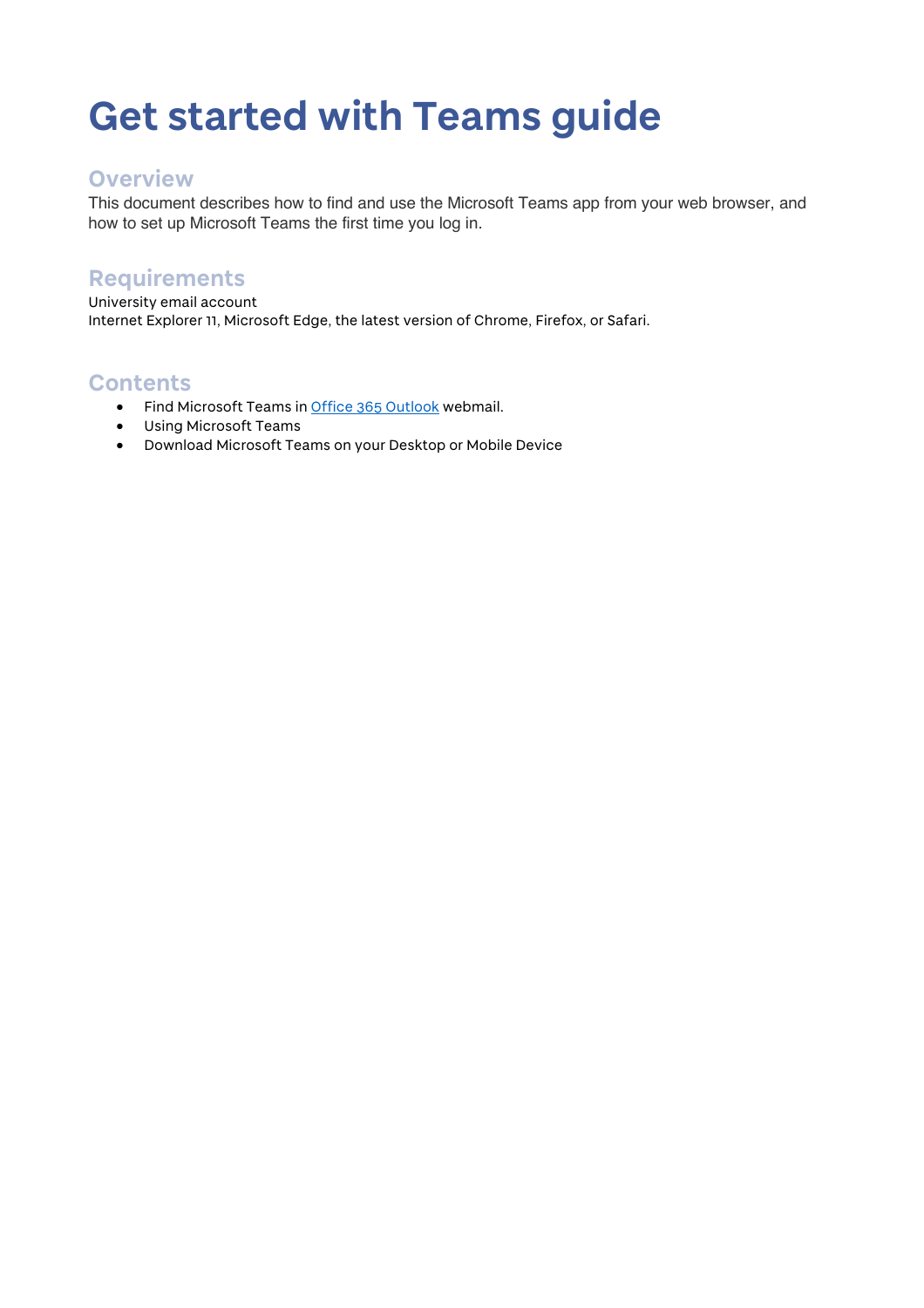### Using Microsoft Teams

Find Microsoft Teams in your Office 365 Outlook webmail

- 1. Log in to your Outlook webmail with username@dundee.ac.uk and password.
- 2. Click the Microsoft Apps box at the top-left corner of the screen.

| <br>                                    | Office 365                                |   | Outlook                                                 |  |  |  |  |
|-----------------------------------------|-------------------------------------------|---|---------------------------------------------------------|--|--|--|--|
| Search Mail and Peo<br>$\Theta$ Folders |                                           |   | Click the Microsoft Apps box                            |  |  |  |  |
| $\land$ Favorites                       |                                           |   | Agenda<br><b>Next:</b> No events for the next two days. |  |  |  |  |
| $\hat{\phantom{a}}$                     | Clutter<br>$\times$ Inbox<br>9<br>Clutter |   | Microsoft Teams<br>9:16 AM                              |  |  |  |  |
|                                         |                                           |   | Not sure yet. Maybe next Wednesday at latest. From:     |  |  |  |  |
|                                         |                                           |   | Sick<br>9:00 AM                                         |  |  |  |  |
|                                         | Drafts                                    | 3 | Bad stomach thing. Ugh. Will keep eyes on email. see    |  |  |  |  |
|                                         | Sent Items 2<br>Deleted   437             |   | Gartner Tech Tuesday<br>8:58 AM                         |  |  |  |  |

3. Find and select the Teams app in the list of Microsoft Apps.



#### Creating Teams for the first time

- 4. Your first time opening the app, you will be asked to create your first team:
	- a. Enter a **team name**
	- b. Enter a **brief description of your team**
	- c. Choose a **Privacy setting**
	- d. Click **Create team**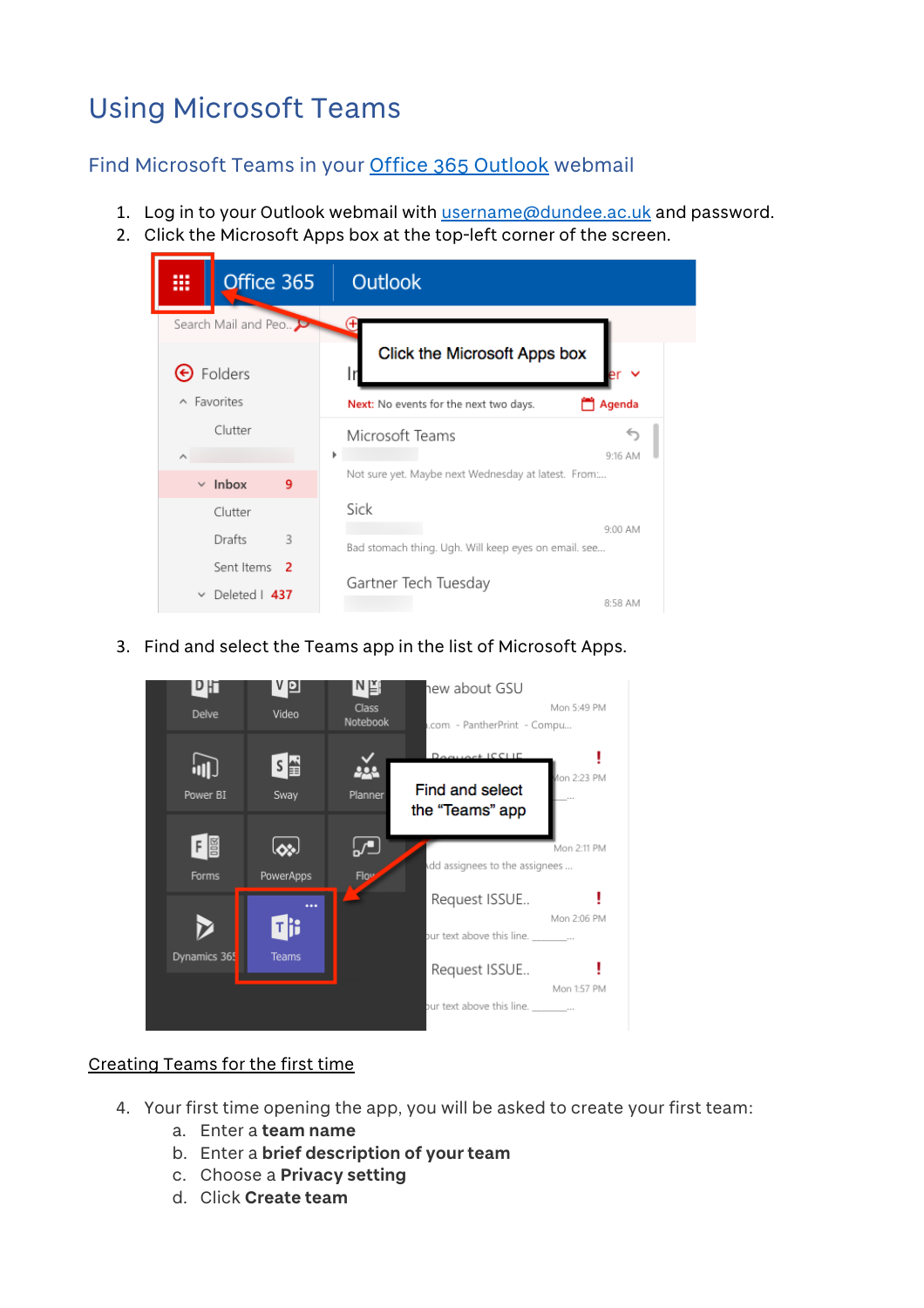

- 5. In the next screen, add coworkers to your team:
	- a. Enter the **name** of your desired teammate
	- b. Select your **teammate from the dropdown**
	- c. Click **Add**

| <b>Microsoft Teams</b><br>Enter the name of<br>your teammate | Select your<br>Click "Add"<br>desired teammate |
|--------------------------------------------------------------|------------------------------------------------|
| will it be?<br>MM<br>×                                       | Add                                            |
| Pssst! You can add people, groups,                           | <b>Multimedia Communications Spec</b>          |
|                                                              | <b>Skip</b>                                    |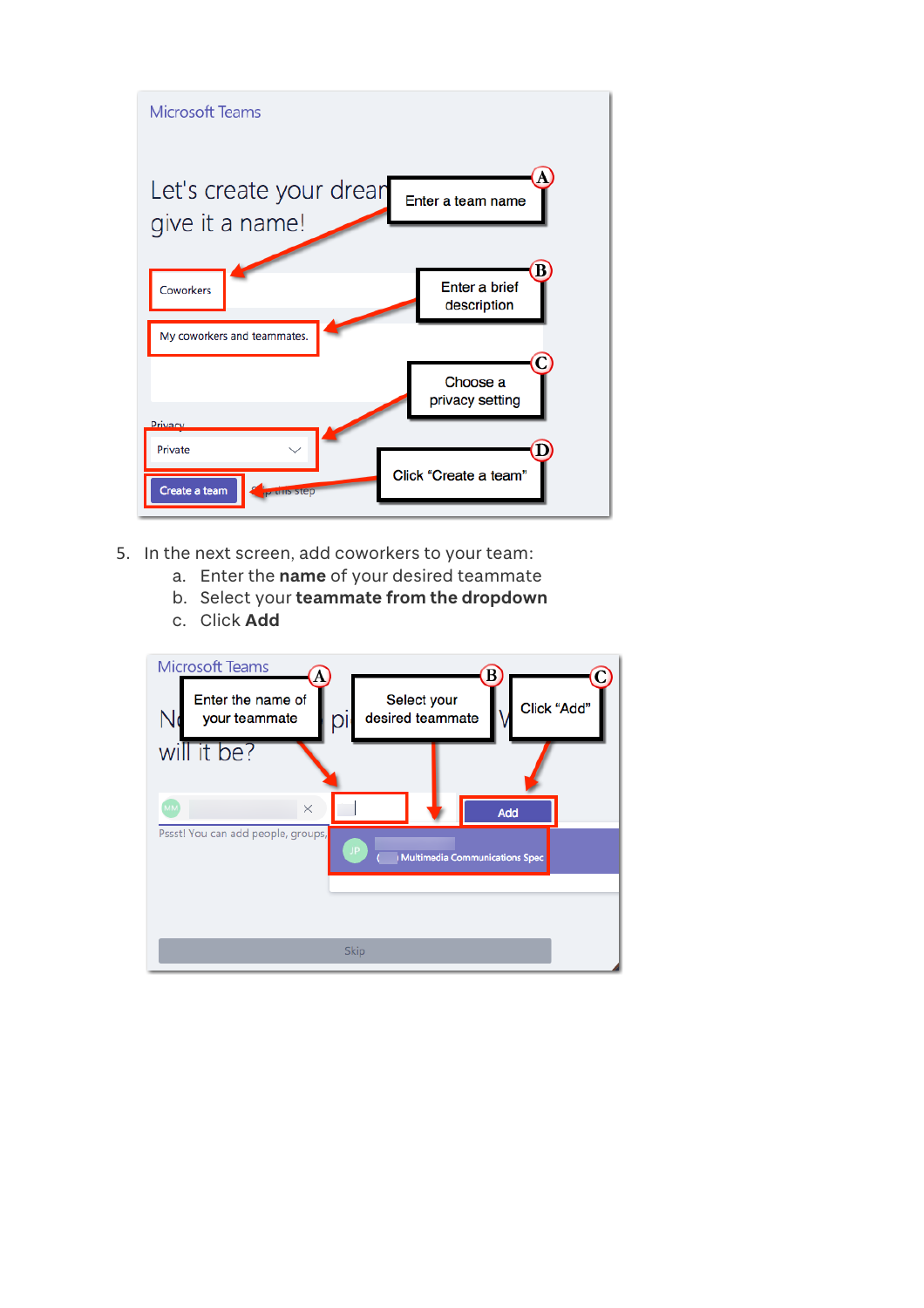6. When finished adding team members, click **Done**.



7. Click through the **next few screens** to start using Microsoft Teams.

|                                                                              |          |                                                                                 | $\times$    |
|------------------------------------------------------------------------------|----------|---------------------------------------------------------------------------------|-------------|
|                                                                              |          |                                                                                 |             |
|                                                                              | $-0 - 0$ | Click through the<br>next few screens                                           |             |
| Bring your team together                                                     |          |                                                                                 |             |
| private. Use channels to organize activity by topic, area, or anything else. |          | Create a collaborative workspace for your team and let anybody join, or keep it | <b>Next</b> |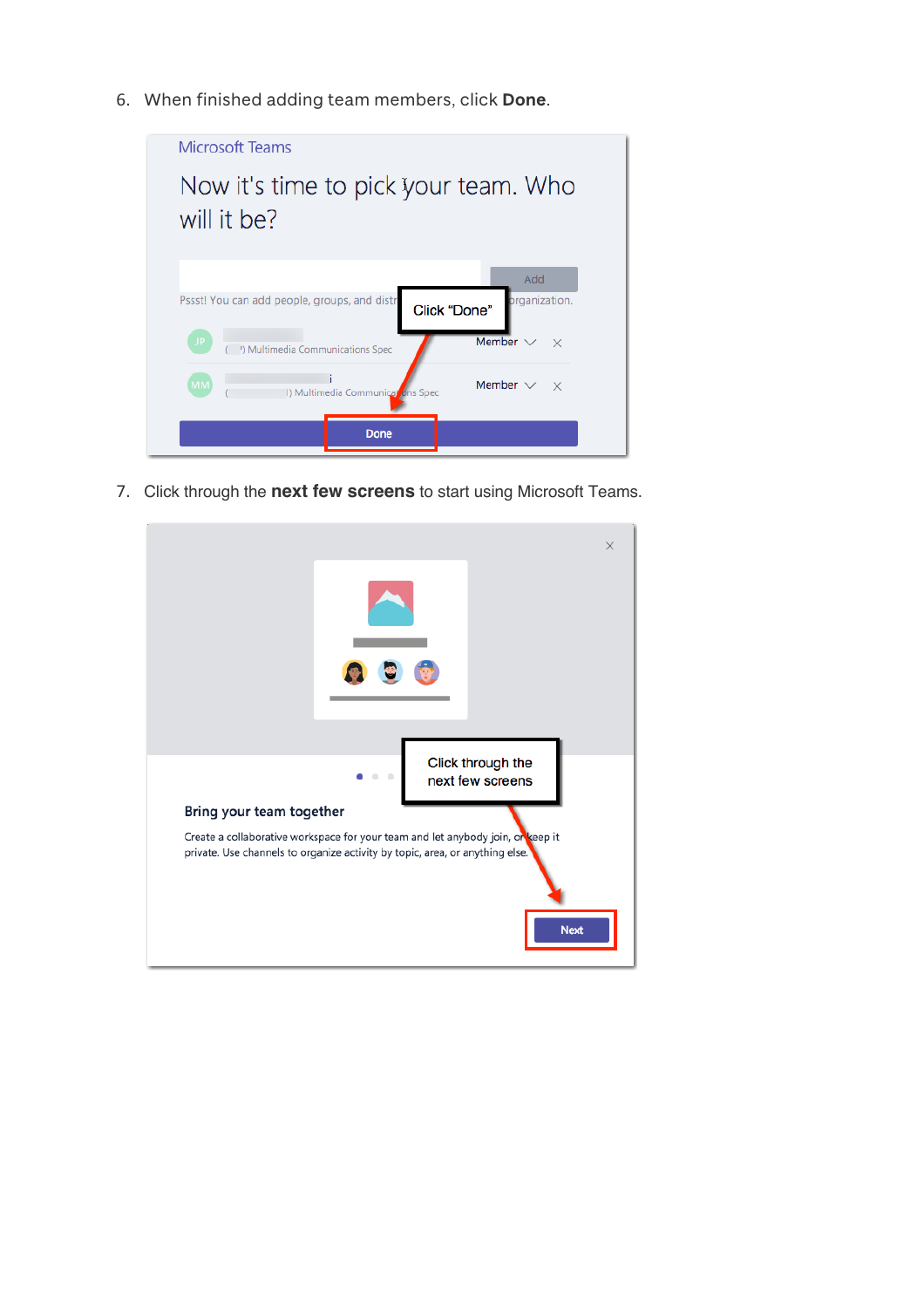#### Activity tab

8. **Activity tab** Your recent notifications, such as likes, mentions, and chat replies, will show up here in the *Activity* tab.

|                                                                                | Search                                                             | $\hbox{Q}$ | $\mathbb{Z}^2$ | $\bullet$ $\bullet$<br>$C^{\mu}$<br>☆                           |
|--------------------------------------------------------------------------------|--------------------------------------------------------------------|------------|----------------|-----------------------------------------------------------------|
| Activity                                                                       | Feed $\vee$                                                        |            | Y              | Organization<br>Activity +<br>Files<br>Conversation             |
| $=$<br>Chat<br>ij.<br><b>Teams</b><br>8<br><b>Assignments</b><br>m<br>Calendar | You will see mentions,<br>replies and other<br>notifications here. |            |                | <b>Start up a conversation</b><br>Type your first message below |
| $\mathcal{G}$<br>Calls<br>4<br><b>Files</b>                                    |                                                                    |            |                | Type your questions here<br>四日的<br>☺<br>$\Rightarrow$<br>Ar     |

#### Chat Tab

9. **Chat Tab** Start chats with your coworkers, including voice calls, video calls, and sharing files.

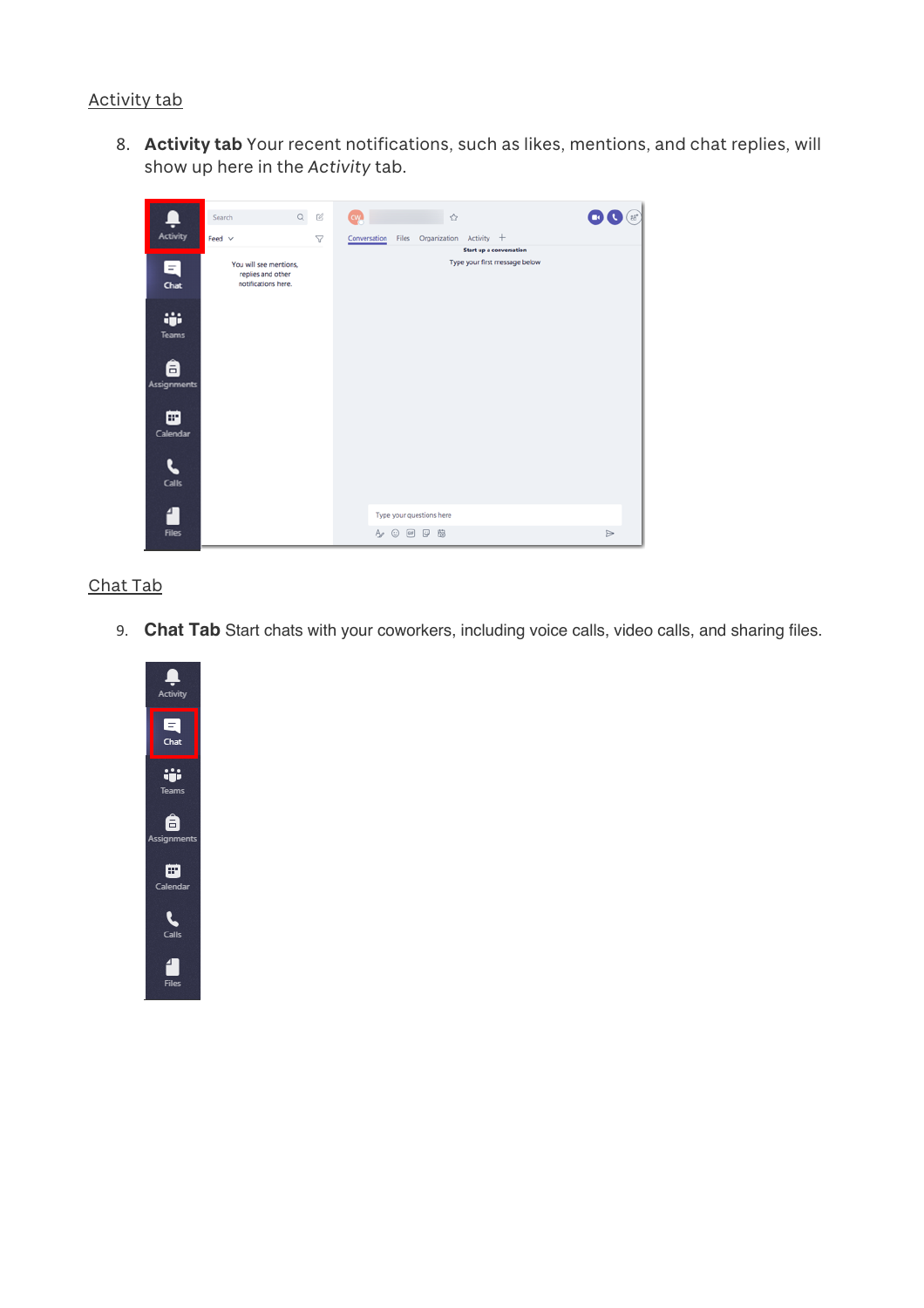#### Teams Tab

10. **Teams Tab** View and chat with your Teams and create new teams.



#### Calendar Tab

11. Allows you to view your calendar and organize meetings using Microsoft Teams.

| $\begin{array}{c}\n\bullet \\ \bullet \\ \text{Activity}\n\end{array}$                       |                                                                                                                                                                                  | <b>E</b> Calendar |               |                 | آن Meet now    | $+$ New meeting<br>$\checkmark$ |  |  |  |
|----------------------------------------------------------------------------------------------|----------------------------------------------------------------------------------------------------------------------------------------------------------------------------------|-------------------|---------------|-----------------|----------------|---------------------------------|--|--|--|
| $\blacksquare$<br>Chat                                                                       | $\left[\begin{matrix} \cdot \\ \cdot \\ \cdot \end{matrix}\right]$ Today $\left\langle \cdot \right\rangle$<br><b>□</b> Working Week ∨<br>March 2020 $\,\vee\,$<br>$\rightarrow$ |                   |               |                 |                |                                 |  |  |  |
| 46<br>Teams                                                                                  |                                                                                                                                                                                  | 09<br>Monday      | 10<br>Tuesday | 11<br>Wednesday | 12<br>Thursday | 13<br>Friday                    |  |  |  |
| ê<br>ssianments                                                                              | 13:00                                                                                                                                                                            | $\circ$           |               |                 |                |                                 |  |  |  |
| ₩<br>Calendar                                                                                |                                                                                                                                                                                  |                   |               |                 |                |                                 |  |  |  |
| $\sum_{\text{Calls}}$<br>$\begin{array}{c}\n\bullet \\ \bullet \\ \text{Files}\n\end{array}$ | 14:00                                                                                                                                                                            |                   |               |                 |                |                                 |  |  |  |
| $\cdots$                                                                                     | 15:00                                                                                                                                                                            |                   |               |                 |                |                                 |  |  |  |
|                                                                                              | 16:00                                                                                                                                                                            |                   |               |                 |                |                                 |  |  |  |
|                                                                                              |                                                                                                                                                                                  |                   |               |                 |                |                                 |  |  |  |

#### Calls Tab

12. Calls tab allows you to call (audio and Video) your team members or colleagues (staff and students) within University. Member, you are trying to call must be signed into Teams.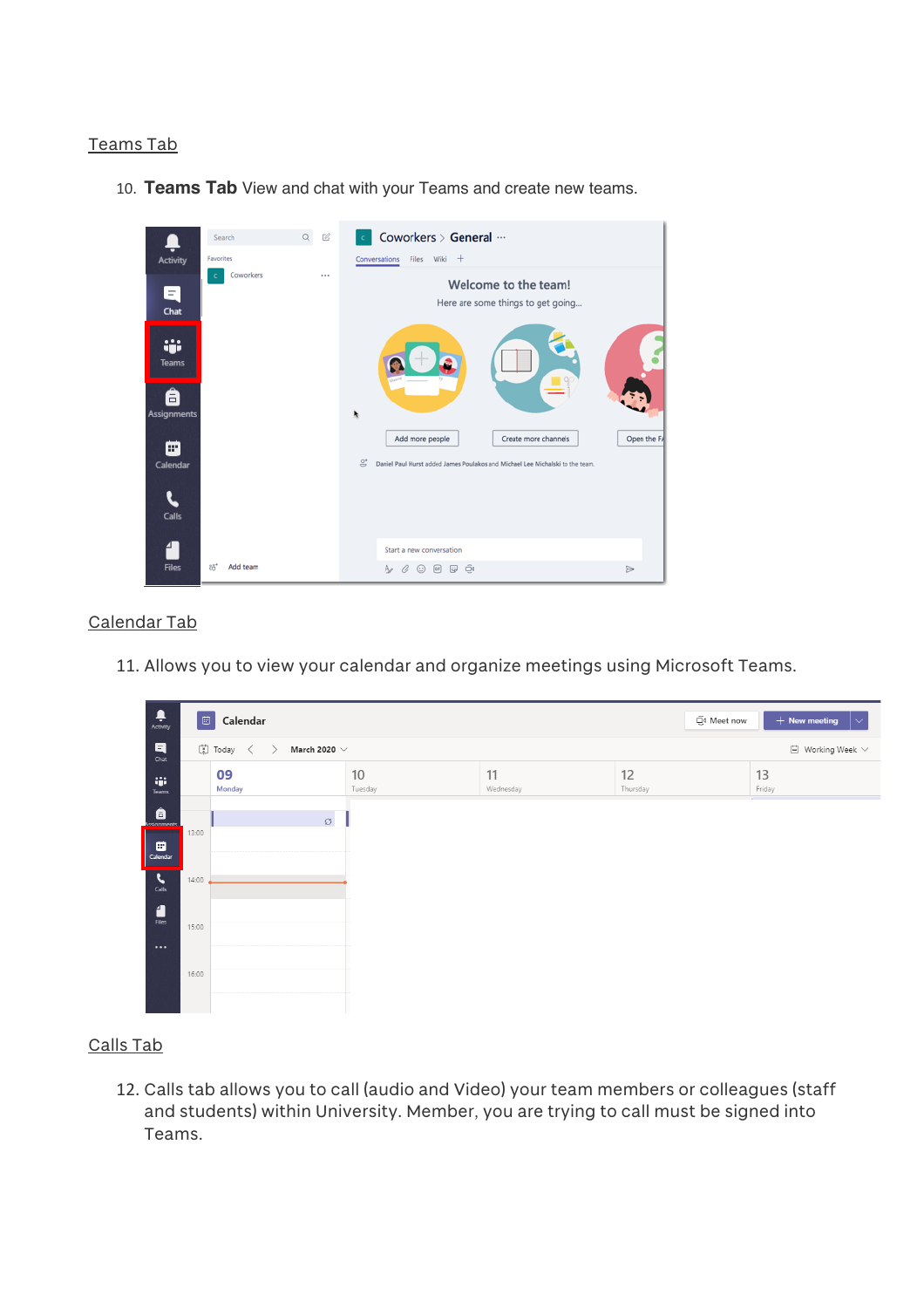

#### Files Tab

13. View and access to all your files – Microsoft Teams, Downloads and One Drive.



### **Help**

If you have questions or need technical assistance, please contact us at help4u@dundee.ac.uk